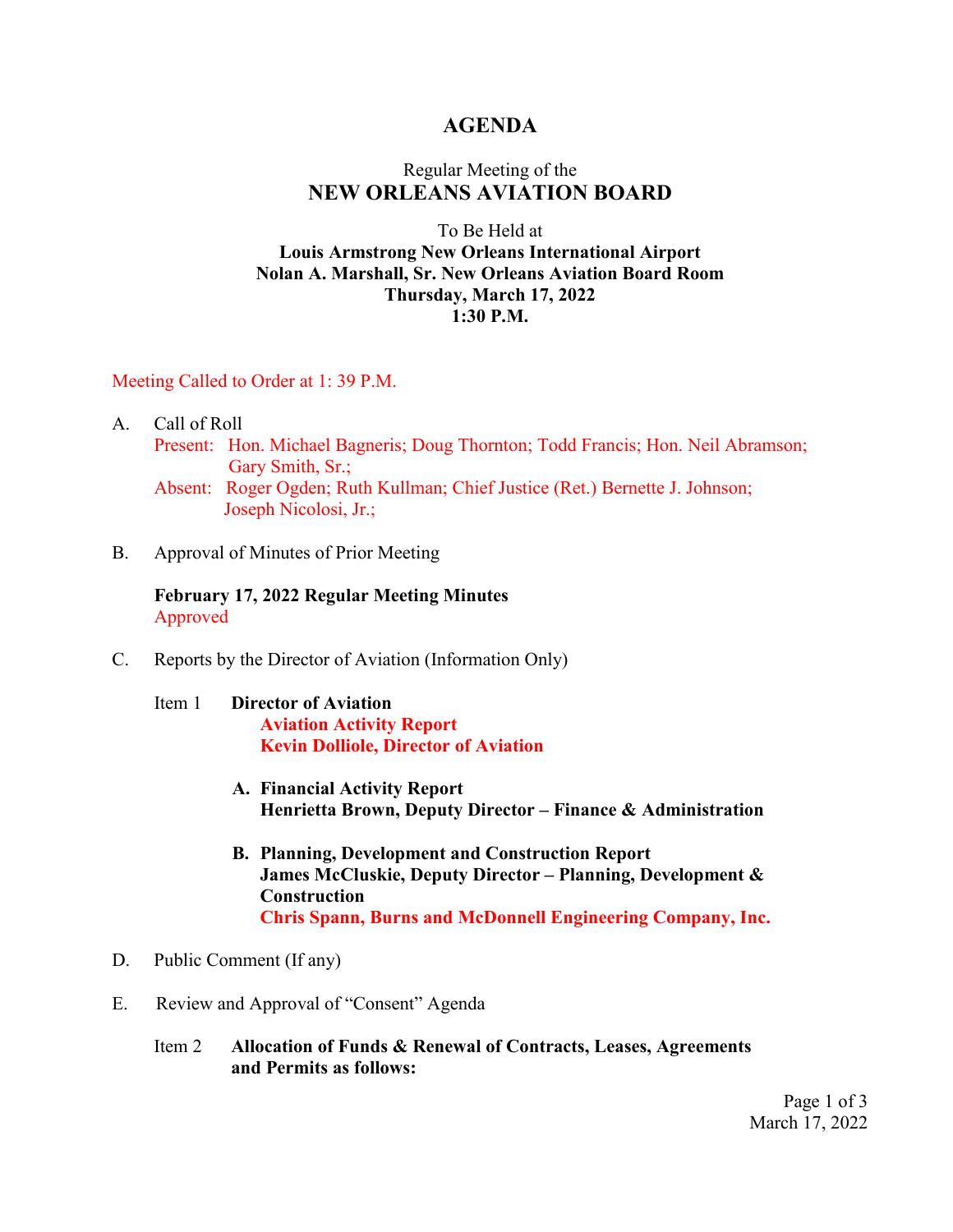|    |                                                                           | A. Airport Storm Water Pump Station Repair & Maintenance Services<br>Alfred Conhagen, Inc.<br><b>B. Airport Security Management Control System Maintenance Services</b><br>Johnson Controls, Inc.<br>C. Airport Fire Alarm Systems Annual Maintenance Services<br>ADT Commercial, LLC<br>D. Engineering Design Services<br>Garver Engineering, LLC | \$93,500 NTE<br>\$100,000 NTE<br>\$135,000 NTE<br>\$305,750 NTE |
|----|---------------------------------------------------------------------------|----------------------------------------------------------------------------------------------------------------------------------------------------------------------------------------------------------------------------------------------------------------------------------------------------------------------------------------------------|-----------------------------------------------------------------|
|    |                                                                           | All Consent Agenda Items Approved                                                                                                                                                                                                                                                                                                                  |                                                                 |
| F. | Review and Approval of Regular Agenda/Items Removed from "Consent" Agenda |                                                                                                                                                                                                                                                                                                                                                    |                                                                 |
|    | Item 3                                                                    | <b>On-Call Architectural and Engineering Design Services</b><br>Gresham Smith<br>Tampa, Florida<br>Approved                                                                                                                                                                                                                                        | \$1,198,531 NTE                                                 |
|    | Item 4                                                                    | <b>Program Management Services</b><br>Burns & McDonnell Engineering Company, Inc.<br>Kansas City, Missouri<br>Approved                                                                                                                                                                                                                             | \$2,513,590 NTE                                                 |
|    | <b>Finance Committee:</b>                                                 |                                                                                                                                                                                                                                                                                                                                                    |                                                                 |
|    | Item 5                                                                    | <b>Director's Credit Card Report</b><br>Approved                                                                                                                                                                                                                                                                                                   |                                                                 |
|    | Item 6                                                                    | <b>Board Chairman and Director Travel Requests</b><br>Approved                                                                                                                                                                                                                                                                                     |                                                                 |
|    | Item 7                                                                    | <b>Approval of a Lease Agreement Tenant Name Change</b><br>Bellsouth Telecommunications, LLC d/b/a AT&T Louisiana<br>Approved                                                                                                                                                                                                                      |                                                                 |
|    | Operations & DBE Committee:                                               |                                                                                                                                                                                                                                                                                                                                                    |                                                                 |
|    | Item 8                                                                    | <b>Agreement with the New Orleans Regional Transit Authority</b><br>Approved                                                                                                                                                                                                                                                                       |                                                                 |
|    | Item 9                                                                    | <b>Cooperative Endeavor Agreement - Law Enforcement Services</b><br>$(2022 - 2023)$<br>Jefferson Parish Sheriff's Office<br>Harvey, Louisiana<br>Approved                                                                                                                                                                                          | \$5,400,000 NTE                                                 |

Page 2 of 3 March 17, 2022